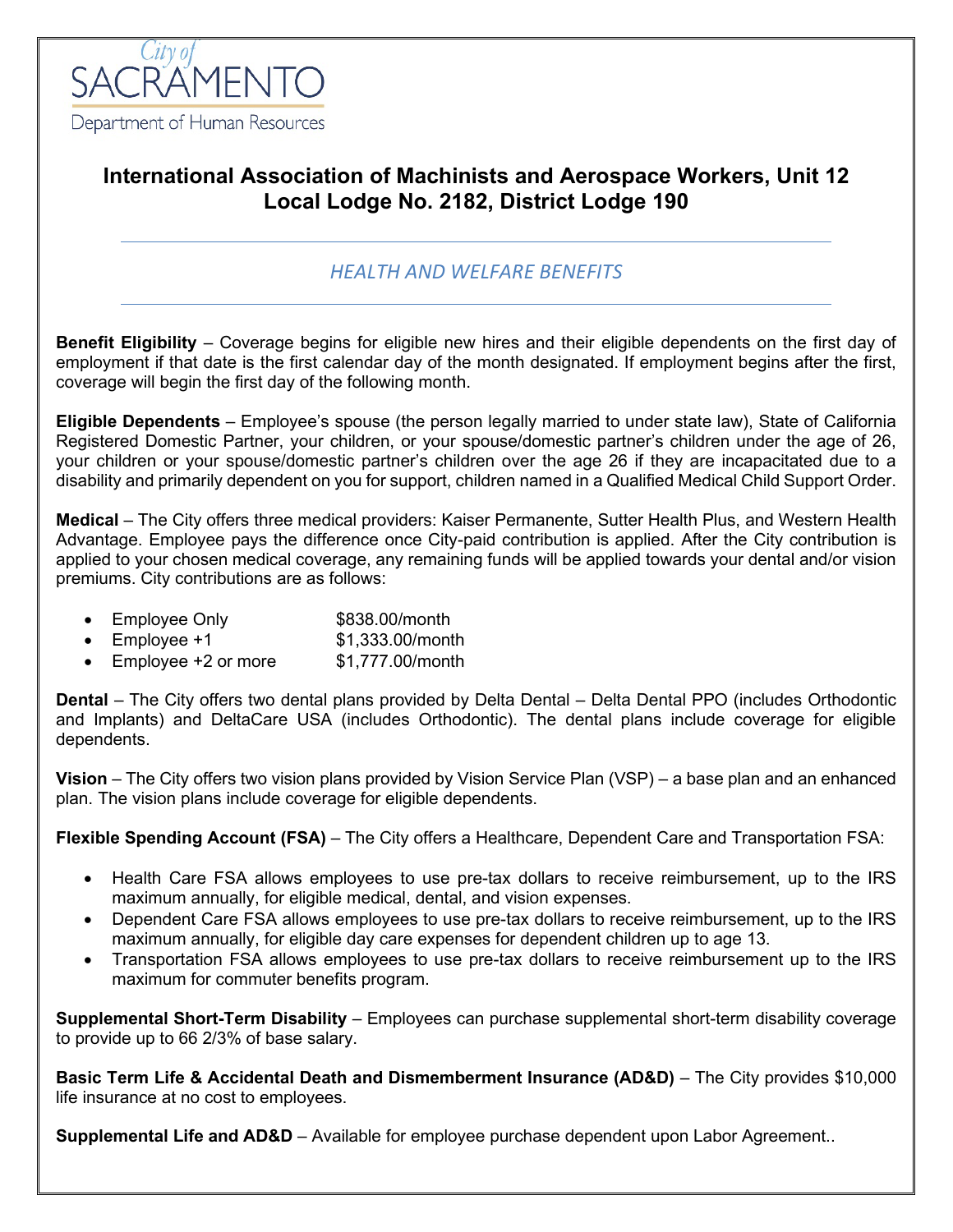**Dependent Life Insurance** – Employees can purchase \$2,000 or \$5,000 life insurance for a spouse and/or child(ren) up to age 26.

**Workers' Compensation** – Employees are covered by the City's self-insured workers' compensation program.

**Aflac Insurance** – Employees can purchase Accident, Hospital Indemnity, or Critical Illness policies at the City's group rates.

**LegalShield & Identity Theft Protection** – Employees can purchase membership and have access to 24/7 expert legal advice, assistance on legal matters.

**Liberty Mutual Home and Car Insurance** – Employees are offered exclusive group savings and competitive rates.

### *RETIREMENT AND DEFERRED COMPENSATION*

**California Public Employees' Retirement System** – The City contracts with the California Public Employees Retirement System (PERS): 2% @ 55 retirement formula for Classic PERS members and 2% @ 62 retirement formula for new enrollees to PERS. For more specific information, refer to the [City's Labor Agreement](http://www.cityofsacramento.org/HR/Divisions/Labor-Relations/Labor-Agreements) for your Unit.

**Social Security and Medicare** – Both the City and the employee contribute 6.2% into Social Security and 1.45% into Medicare.

**Deferred Compensation Plan** – Enrollment in the City sponsored 457 Deferred Compensation Plan administered by Nationwide is voluntary. Contributions and earnings are tax deferred. Employees may enroll or change contributions once a month per IRS regulations. Employees can defer up to the annual amount fixed by the IRS. To allow for flexibility, the plan has loan and hardship withdrawal provisions. The City does not match employee contributions.

# *WORK/LIFE PROGRAMS*

**Employee Assistance Program (EAP)** – EAP is a confidential service available to employees and their family, and is a program designed to help with emotional health issues and everyday challenges. Administered by Mental Health Network, EAP is easy to use and paid for by the City. EAP member services provide a wealth of resources that can help employees lead a healthy, happy, and well-balanced life – including emotional health, wellness, and work and life services for employees and their covered dependents. Employees and each of their family member are eligible for five (5) in-person sessions or telephonic consultations, per issue, per calendar year.

**Transportation** – The City encourages the use of public transportation. Full-time City employees who use Sacramento Regional Transit are eligible to receive eighty percent (80%) City-paid monthly bus passes. Parttime City employees are eligible to receive forty percent (40%) City-paid monthly bus passes. If using other transportation modes such as Amtrak, the City will reimburse eligible full-time employees eighty percent (80%) of the costs up to a maximum of \$100.00 per month and eligible part-time employees may be reimbursed forty percent (40%) of the costs up to a maximum of \$100.00 per month.

Eligible full-time City employees who work in the downtown area shall also receive a transportation allowance of \$45.00 per month, and eligible part-time City employees shall receive a transportation allowance of \$25.00 per month.